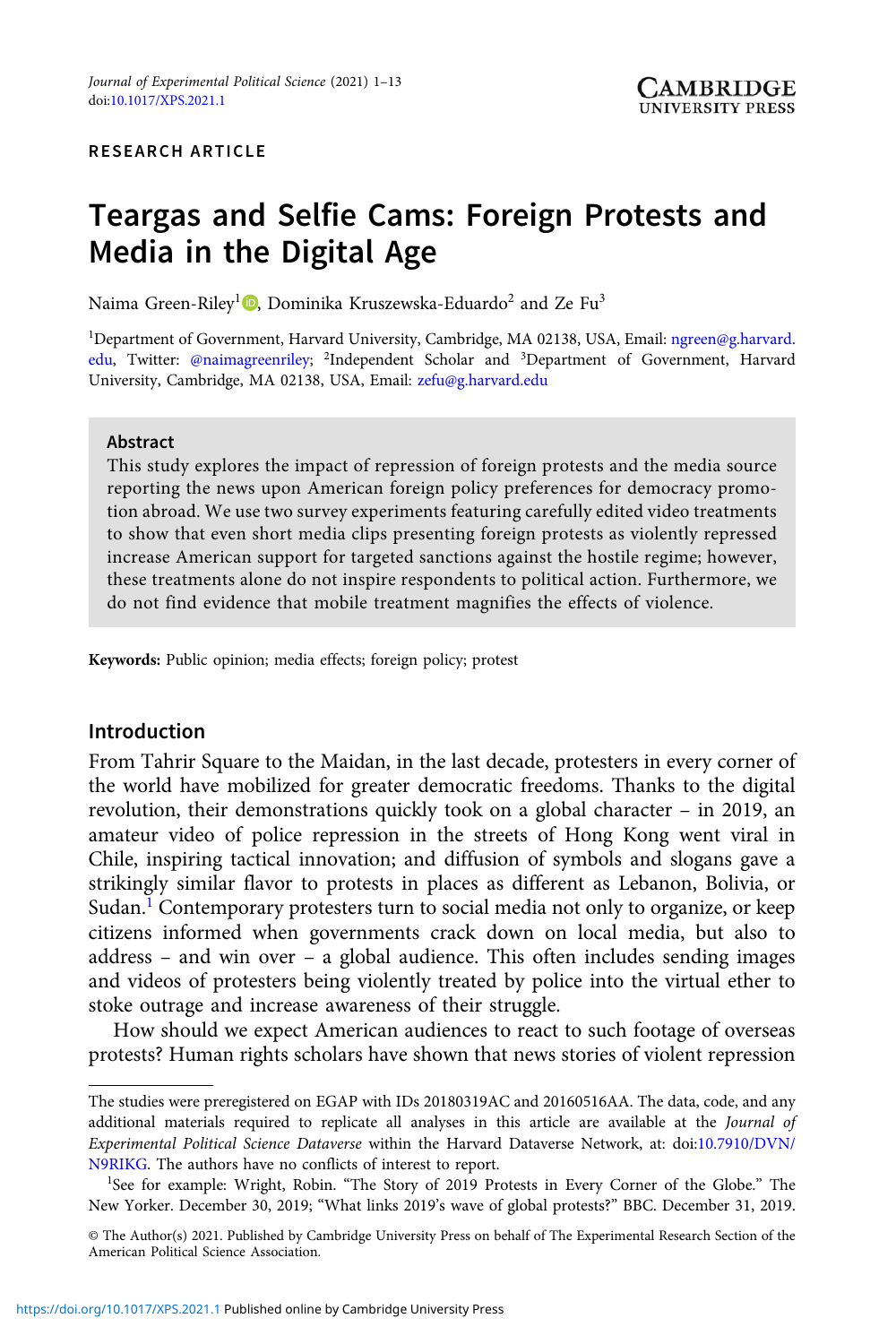increase the likelihood of sanctions or other punitive actions against offending governments (Heinrich, Kobayashi and Long, [2018;](#page-11-0) Nielsen, [2013](#page-12-0)) and drive public support for such penalties (Allendoerfer, [2017](#page-11-0)). Much of this research measures reactions to news about human rights violations in print media. However, given the prevalence of broadcast and digital media sources, many Americans receive news of contemporary global protests not through words, but through a stream of photographs and videos. The political communication literature indicates that differential presentation of news yields differences in political learning (Graber and Dunaway, [2017,](#page-11-0) p. 165–66); thus, in this article, we explore the effects of video footage of repression on American foreign policy preferences.

We also seek to better integrate the robust literature on citizen journalism with research on rights violations and foreign policy responses. Communications scholars have argued that new technology has revolutionized the traditional media sphere (Gordon, [2007\)](#page-11-0), and that mobile phone cameras, in particular, allow activists to share their own "graphic testimony in a bid to produce feelings of political solidarity" (Andén-Papadopoulos, [2014](#page-11-0), p. 1). Nevertheless, scholars have debated whether selfie-cam footage is more or less credible than traditional news media (Carr, Barnidge, Lee and Tsang, [2014](#page-11-0); Swasy, Tandoc, Bhandari and Davis, [2015](#page-12-0)). Motivated by this area of inquiry, we test whether mobile phone footage or traditional TV news footage has a greater effect upon public support for protesters abroad.

Through two survey experiments and text analysis of open-ended survey responses, we find that perceiving foreign protests as violently repressed increases American support for targeted sanctions against a hostile regime and that repression of protesters makes human rights issues more salient for respondents. However, our violence treatment does not change viewers' willingness to learn more about protests or inspire political action on behalf of protesters. Furthermore, we find no evidence that the source of a media clip compounds the effects of violence upon support for sanctions or learning more about protests.

#### Repression, Media, and Public Opinion

Social movement research shows that violent repression of protests may yield functional benefits to the protesters' cause by spurring policy action – a process termed "functional victimization" (McAdam and Su, [2002,](#page-12-0) p. 704). Repression can create public outrage, backfiring on a repressive government (Chenoweth and Stephan, [2011](#page-11-0); Hess and Martin, [2006](#page-11-0)) and rallying further mobilization (Martin, [2007](#page-12-0); McAdam, Tarrow and Tilly, [2003\)](#page-12-0). Once protesters win public support, they are more likely to see changes in attitudes of elected representatives (Wouters and Walgrave, [2017\)](#page-12-0) and in public policy (Agnone, [2007;](#page-11-0) Giugni, [2007\)](#page-11-0).

Similarly, research on foreign policy preferences shows that narratives of victimization shape public opinion. For example, Americans favor military humanitarian interventions in support of victimized populations (Eichenberg, [2005;](#page-11-0) Jentleson, [1992;](#page-11-0) Kreps and Maxey, [2017\)](#page-12-0). They also support diplomatic pressure, economic sanctions (Brancati, [2014\)](#page-11-0), and cutting humanitarian aid to punish human rights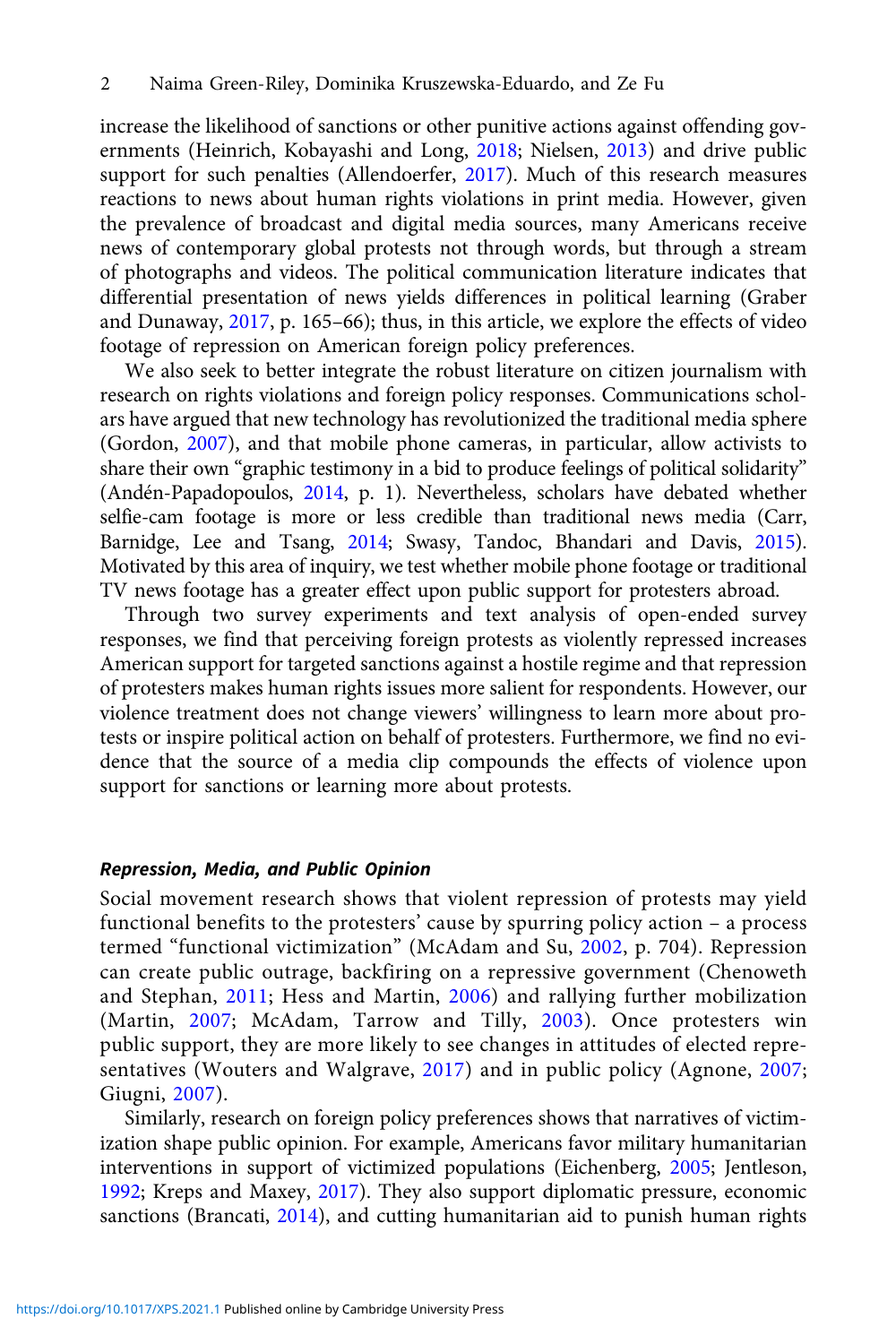violators (Heinrich, Kobayashi and Long, [2018](#page-11-0); Nielsen, [2013](#page-12-0)), even if the recipient is a strategically important country (Allendoerfer,  $2017$ ).<sup>2</sup>

Hence, we derive the following hypotheses regarding the reactions of members of the American public to foreign protest footage:

H1: Violent repression increases public support for US action to assist foreign protesters.

H2: Violent repression increases public interest in foreign protests.

Repressive states whose actions are widely publicized in the media are more likely to be penalized for human rights violations (Heinrich, Kobayashi and Long, [2018](#page-11-0); Nielsen, [2013\)](#page-12-0). But are these publicity effects robust to recent digital transformations in the media sphere? Research on "liberation technology" (Diamond, [2010](#page-11-0), p. 70) emphasizes how social media opened up opportunities for activists to expose human rights abuses (Tucker, Theocharis, Roberts and Barberá, [2017](#page-12-0); Tufekci and Wilson, [2012](#page-12-0)). New technology has allowed activists to produce media content themselves, without reliance on journalistic coverage, and to show, rather than tell, outside audiences their story. However, some scholars have argued that selfie-cam footage is less trustworthy than traditional media (Swasy, Tandoc, Bhandari and Davis, [2015\)](#page-12-0). Others have shown that it can be more convincing to certain segments of the population, such as those disillusioned by the traditional media, and less convincing to others (Carr, Barnidge, Lee and Tsang, [2014\)](#page-11-0).

We contribute to this literature by testing whether movements can generate awareness and support for policy change through digitized citizen journalism. The premise of such a claim is that mobile technology not only facilitates transmission of information but also personalizes the audience's experience (Lynch, [2014](#page-12-0); Tufekci, [2017](#page-12-0)), helping viewers identify and sympathize with the protesters and thus increasing support (Muñoz and Anduiza, [2019\)](#page-12-0). This leads us to:

H3: Effects of violent repression will be magnified when the media source is mobile technology, as opposed to traditional news.

# Study 1

Our first study investigates Hypothesis 1 using data from an Amazon MTurk survey experiment fielded on a sample of 1,008 respondents in May 2016. The study was designed to evaluate the effects of violent repression of protests across three geographical areas. To mimic how most Americans consume the news, we used 30-second videos as treatments. The survey employed a  $2 \times 3$  factorial design, and videos varied on two dimensions: violent or nonviolent reaction of security forces, and

<sup>&</sup>lt;sup>2</sup>Building on humanitarian aid and democracy promotion research, we focus on economic sanctions - a foreign policy tool frequently employed throughout US history, which can also be used against countries where the USA does not have leverage as a major aid donor. For example, sanctions were enacted against the Polish communist government after it cracked down on the pro-democracy movement (Davies, [1986\)](#page-11-0); against the apartheid government of South Africa (Carter et al., [2008](#page-11-0)); and against China after Tiananmen Square (Jing-Dong, [2003](#page-11-0)).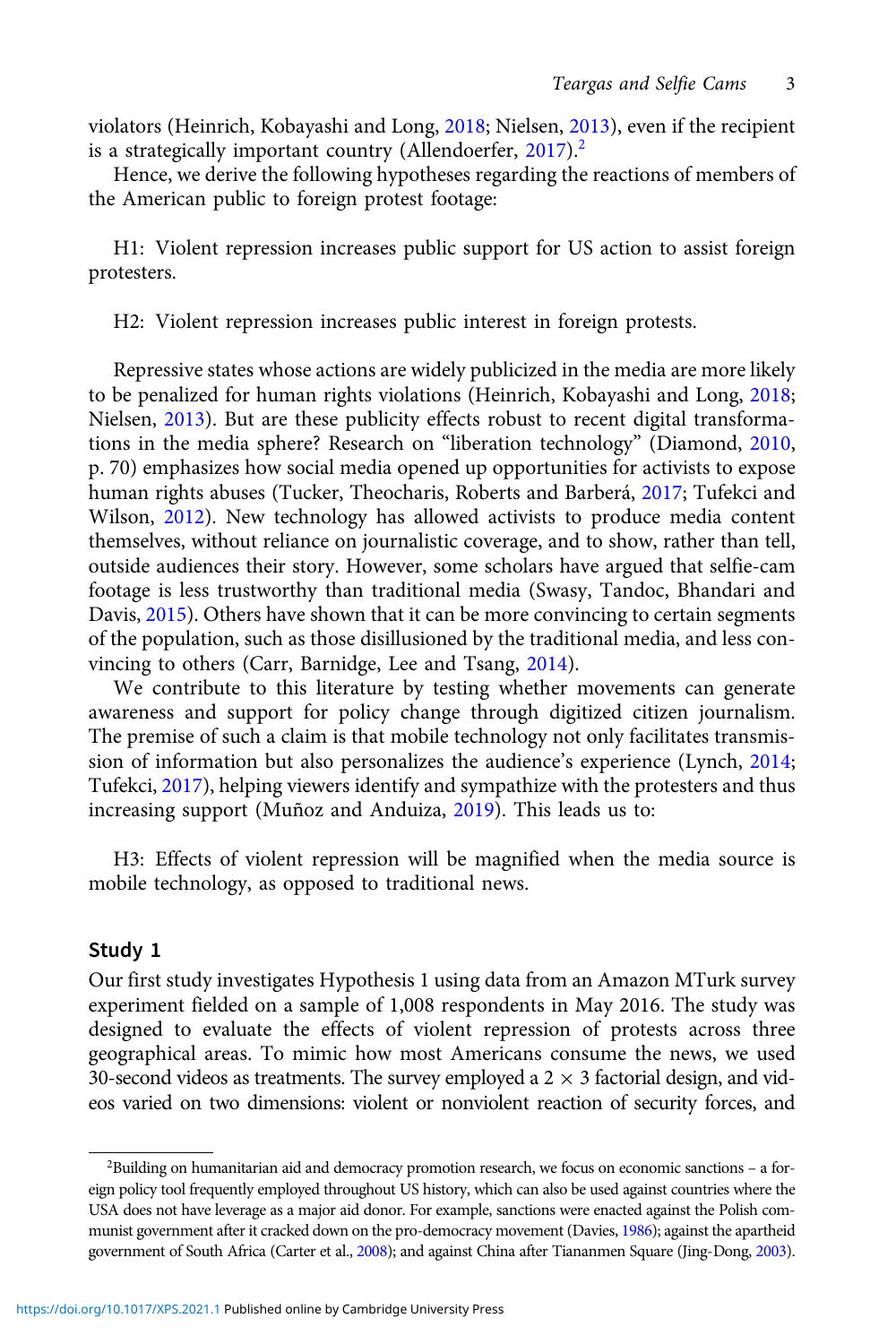location (Egypt, Hong Kong, and Ukraine).<sup>3</sup> The videos were cut from real-life footage about the Arab Spring, the Umbrella Movement, and the Maidan protests and edited to appear as similar as possible across locations. The first half of the violent and nonviolent videos was the same, but the clips differed in the police reaction in the second half.

Respondents in each experimental condition were instructed to watch a video showing a "recent pro-democracy protest" in a foreign country. We only presented respondents with protesters demonstrating peacefully because use of violence negatively influences the perception of the movement (Chenoweth and Stephan, [2011;](#page-11-0) Huff and Kruszewska, [2016;](#page-11-0) Wouters, [2018\)](#page-12-0). Respondents were not informed where the protests took place and in fact, we took measures to obscure the location, so that results would not be driven by views of US policy toward specific countries. Videos had no sound so as to prevent inferences based on the language, and visual cues, such as flags and banners, were blurred. Ethnicity was cued visually through close-ups of protesters' faces. After the videos, participants were asked whether and why they would favor or oppose the US government placing sanctions on the country's government. We also asked which forms of political action respondents were willing to engage in to support the protesters and how much money they would be willing to donate.

### Results

#### Police violence increases support for sanctions

We find that violent repression of the protesters increases support for US sanctions against the challenged regime, but the violence treatment does not make respondents more likely to engage in political action. On average, watching footage of a prodemocracy demonstration in which the police reacted violently increased support for sanctions by about 7% ( $\overline{X}_0 = .379$ ,  $\overline{X}_1 = .444$ ). However, repression had no statistically significant effect on declared willingness to donate money in support of the protesters or to take political action – such as signing a petition or calling a Congressional representative. In short, our violence hypothesis holds for attitudes toward US foreign policy, but it does not extend to behavioral outcomes.4 Figure [1](#page-4-0) presents difference-in-means estimates for all outcome questions, with all protester ethnicity conditions pooled together. All plots displayed in the article use binary outcome variables.<sup>5</sup> Results using ordinal outcome variables were consistent with these findings.

Balance testing confirms that our randomization prevented significant demographic differences across treatment groups. Nevertheless, as shown in Model 3 of Table [4](https://doi.org/10.1017/XPS.2021.1) in the Appendix, when control variables are added, the effect of violence

<sup>3</sup> Previous work shows that Asians and Arabs are viewed as distinct from White individuals (Kurashige, [2016](#page-12-0); Zopf, [2018\)](#page-12-0). Further work might probe whether reactions to Black protesters or inter-ethnic repression produces different results.

<sup>4</sup> Busy MTurkers may be less inclined to say they would take action. However, media consumers are similarly busy, distracted, and likely to move on quickly from issues they do not find important, which mitigates the threat to external validity. Nevertheless, we discuss potential limitations of our manipulation in the conclusion.

<sup>&</sup>lt;sup>5</sup>For the "sanctions support" outcome, support above the mid-point ("neither favor nor oppose") was coded as 1. We constructed a binary "political action" DV indicating whether respondents showed willingness to take any of the listed political actions. This takes into account that respondents may perceive some forms of political action as not just costly, but ineffective, and thus not worth attempting.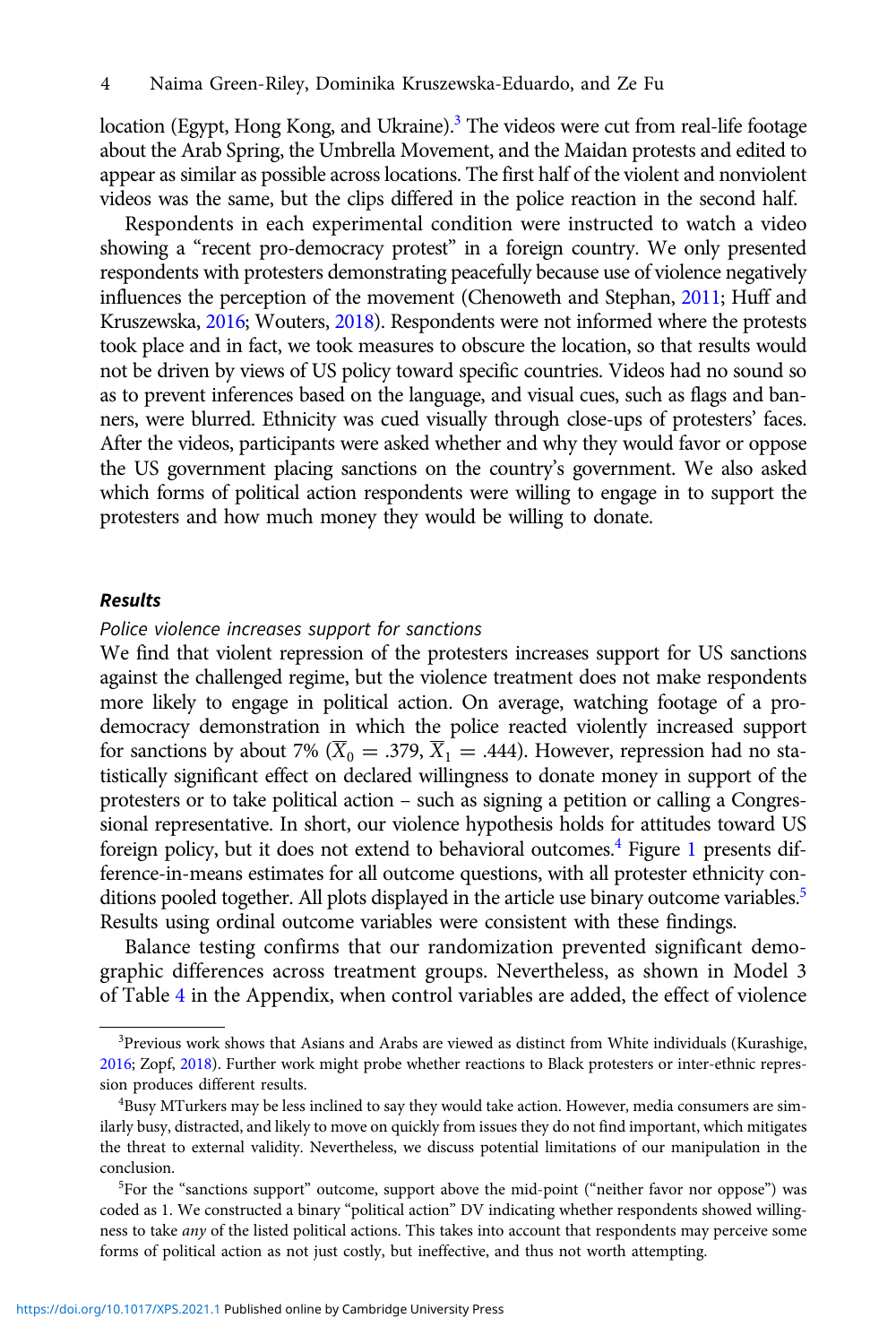<span id="page-4-0"></span>

Effect of violence on support for sanctions



Marginal effect of police violence on foreign policy preferences and political behavior without control covariates. 90% and 95% confidence intervals. Top panel shows the effect on support for sanctions using a binary variable constructed based on a seven-point scale measuring how strongly respondents favor US sanctions in support of the protesters. Middle panel shows the marginal effect on money donations in dollars, and bottom panel displays stated willingness to engage in action in support of protesters.

is no longer statistically significant at conventional levels, whereas respondent characteristics do shape support for sanctions. For example, Republicans support sanctions on host governments less than other groups. This is consistent with previous findings that ideology affects preferred policy responses to democratic repression abroad (Faust and Garcia, [2014\)](#page-11-0). However, the small sample size and complicated design of Study 1 may be underpowering our analysis of the violence effect. We thus replicate our violence manipulation in Study 2 with a simpler design and a larger sample.

### Why does support increase when police repress the protest?

To explore why repression of protesters increases support, we analyzed the results of an open-ended question, which asked respondents why they supported or opposed sanctions, using a Structural Topic Model (Lucas et al., [2015](#page-12-0); Roberts et al., [2014\)](#page-12-0). We estimated the effect of experimental treatment – violent repression – on text written by survey respondents via a three-topic model without additional covariates.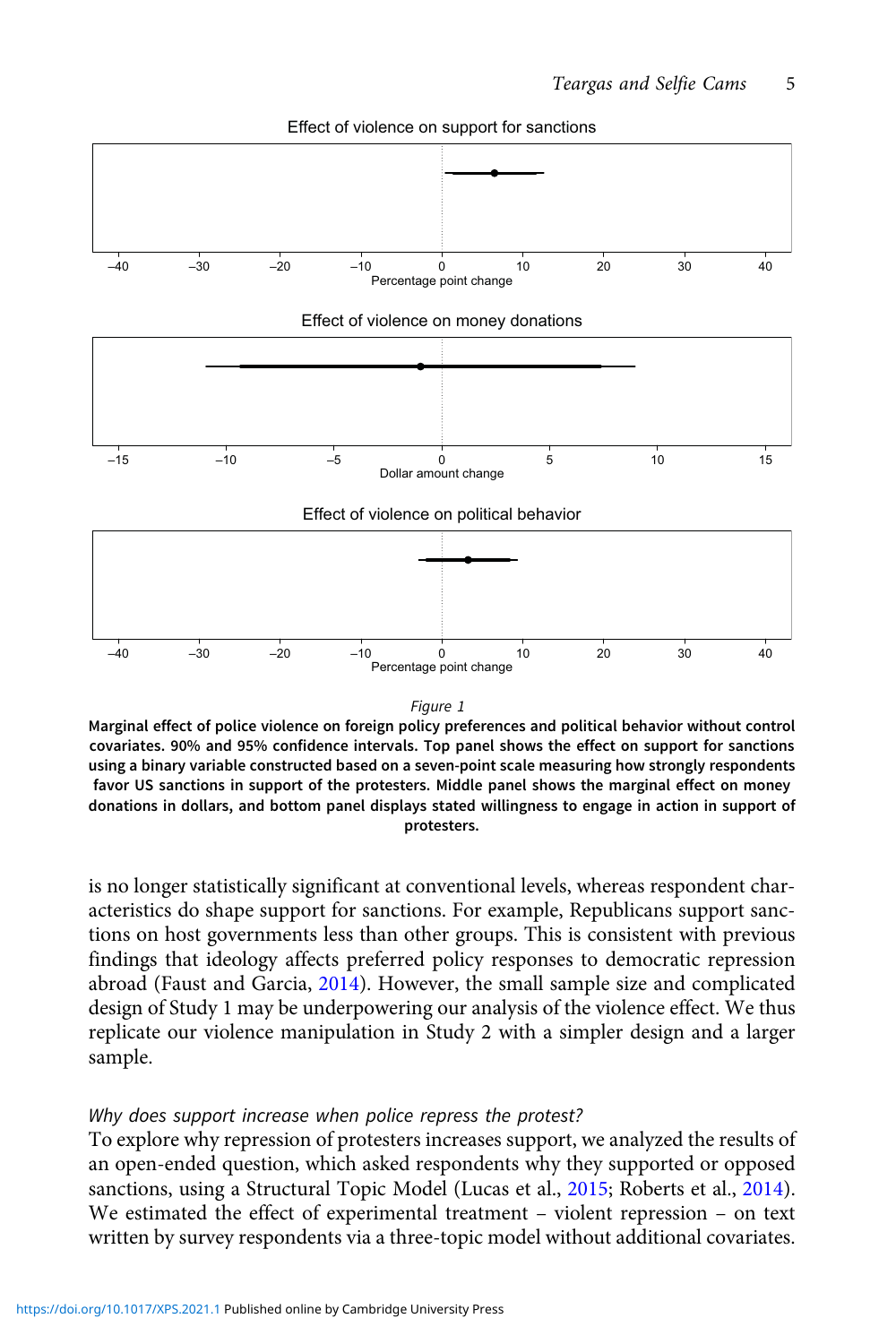

Figure 2 Structural topic model topics with violence as treatment.

Figure 2 summarizes each of the 3 topics with the top 20 most probable and exclusive words (FREX). From these words, we inferred the following topic labels: "Non-Interventionism," "Don't Know/Not Enough Info," and "Human Rights." The first topic, with words such as "interfere," indicates a focus on apprehension about US involvement abroad. A response with the highest proportion of words drawn from the topic starts with: "Each country can and must resolve its inner political problems without any external interference."

The second topic seems to focus on a lack of sufficient information, including words like "inform," "decision," and "know." An exemplar response states: "I don't know enough about the situation to make an informed decision."

The third topic is characterized by words such as "rights," "freedom," and "oppression." An exemplar response reads:

"Later in the clip it showed law enforcement in riot gear spraying the crowd with what is probably pepper spray and beating unarmed protesters who appear to be shielding themselves with their arms. This isn't the sort of reaction I'd support for any type of protest and it would be ideal if the US government did not support it, either."

Others highlight the importance of human rights: "The oppression of these people and their fundamental right to protest is being threatened," and, "It is important for all humans to be able to have a voice and have basic human rights."

Whether respondents watched a video with a violent police reaction had an effect on topic prevalence in their written responses. Figure [3](#page-6-0) presents difference-inmeans estimates for the effect of seeing footage of a repressed pro-democracy movement on the proportion of responses dedicated to Topics 1, 2, and 3. On average, violent repression increased the proportion of responses discussing the "Human Rights" topic by nearly 5%. This indicates that repression of protesters might make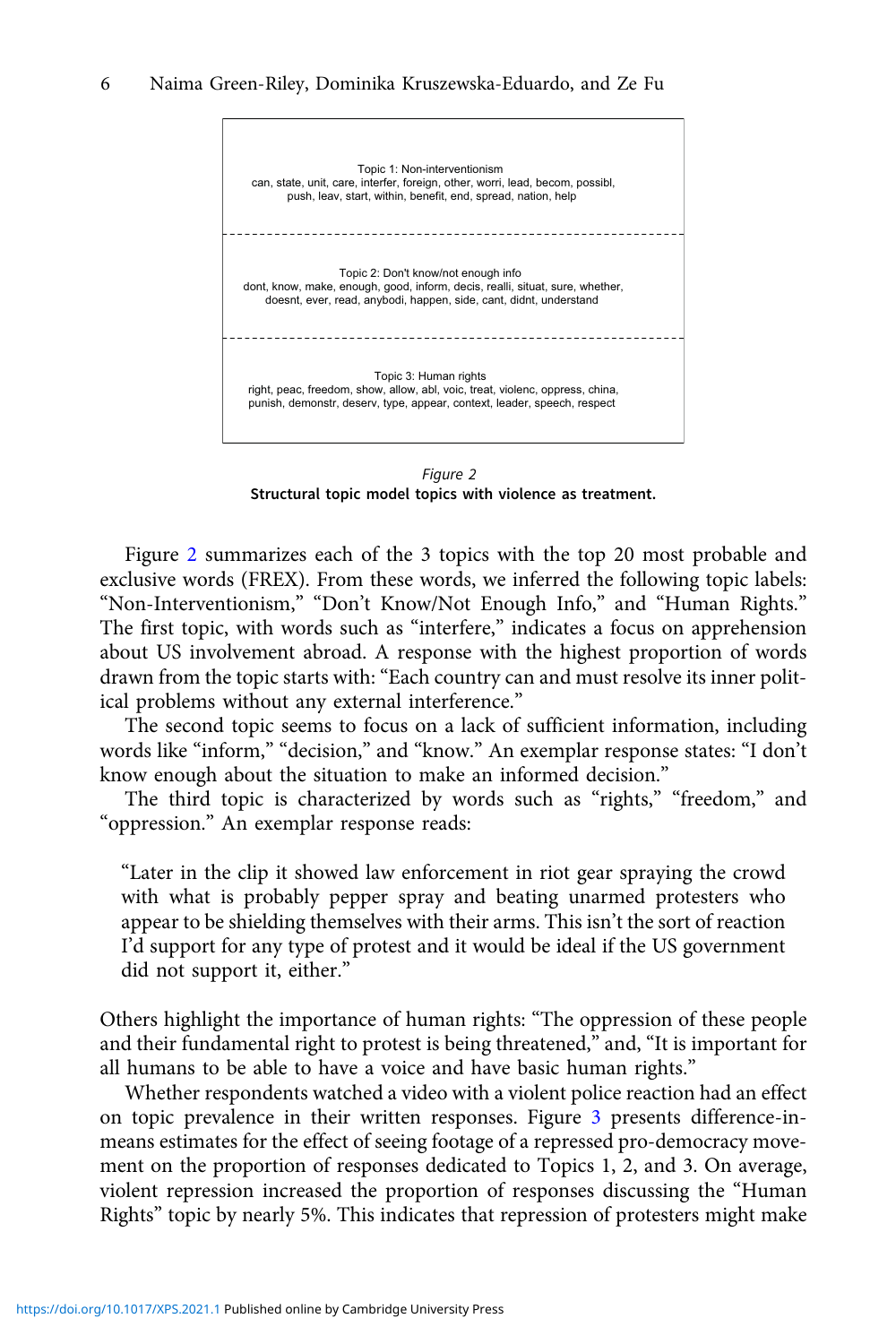<span id="page-6-0"></span>

Figure 3 Effect of violence as treatment on topic prevalence.

the violation of human rights more salient for respondents, leading them to feel more sympathetic toward the protesters' cause, and lends further support to literature emphasizing the importance of moral public opinion in shaping foreign policy. Moreover, the decrease in prevalence of Topic 2 in the violence condition suggests that repression provides people with sufficient information to form an opinion about the victimization of the protesters and make a moral judgment about US intervention in their defense.

# Study 2

For our second study, we fielded an MTurk survey in April 2018 with 1,748 respondents to replicate our violence findings and determine how media source affects public reactions to repression. The survey design was similar to Study 1, but this survey employed a  $2 \times 2$  factorial design in which both the *source* of video and the level of police violence were manipulated. Manipulating source of the video means that respondents were assigned to watch either (1) footage with a TV newscast intro and full screen presentation or (2) the same video edited to look like cell phone footage through a filter that added thick black margins to each side of the video frame. Titles at the start of each video designated them as either "news report"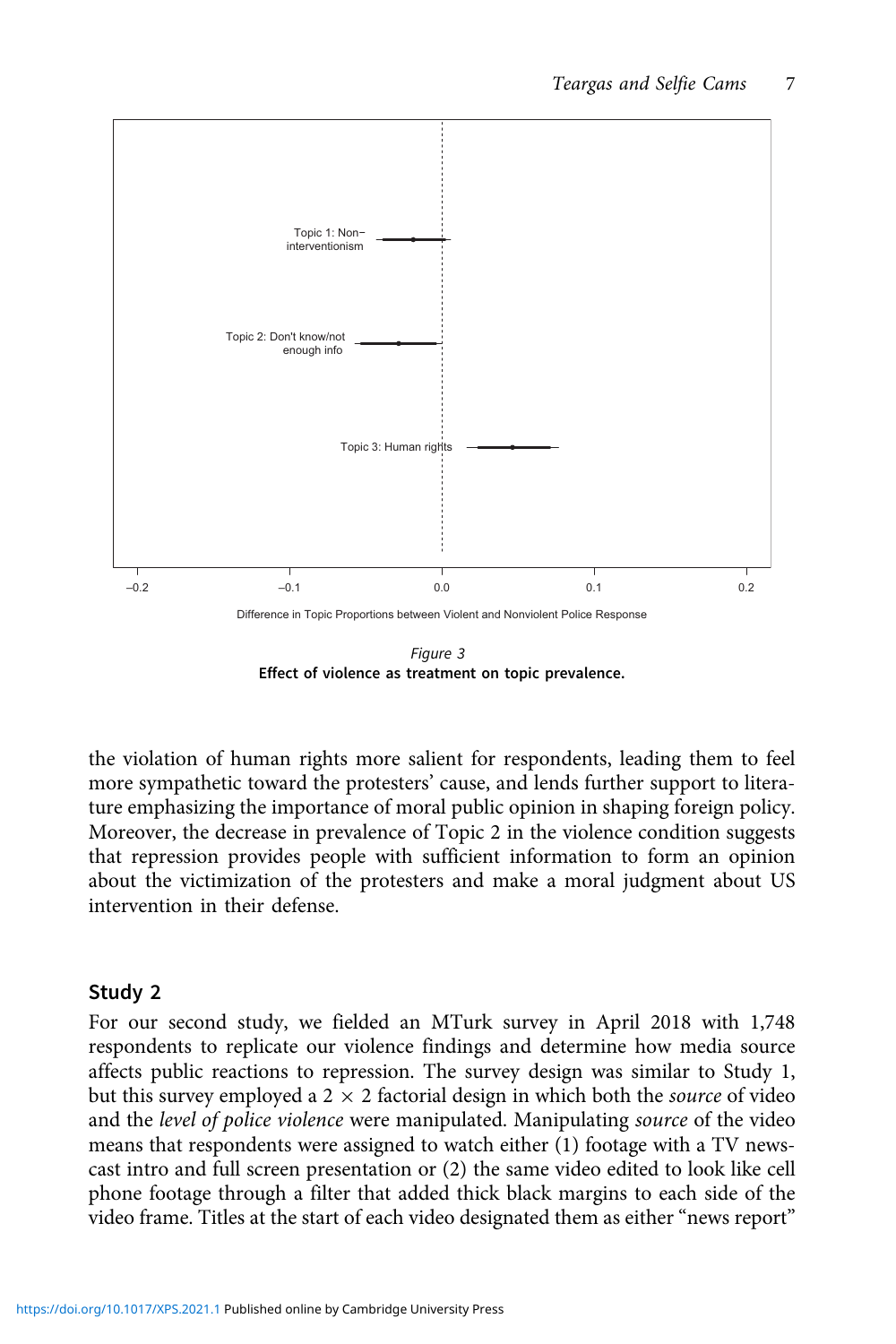or "mobile phone" footage.<sup>6</sup> Once again, respondents saw either protests repressed by violence or protests without repression.

Respondents were told that they would watch a video showing a recent protest overseas calling for more democratic governance. This time, we used edited footage of the 2014 protests in Venezuela, though respondents were not informed of the protest location. Again, sound was muted and most visual cues (i.e., flags and signs) were blurred.

After watching the video, respondents were asked how much they favored the USA imposing targeted sanctions on elites in the country where the protests took place.<sup>7</sup> This time, we specified that sanctions targeted elites to eliminate worries that sanctions could hurt the wider population (as shown in McLean and Roblyer [2017](#page-12-0)). Finally, respondents were asked if they would like to learn more about the protests. Given that respondents in Study 1 were unwilling to take more costly actions in support of protesters, we provided this option to measure whether treatments had an effect upon a very low-cost behavioral outcome.<sup>8</sup>

#### Results

We estimate the effects of the footage source and the repression treatment, as well as the interaction between the two treatment indicators for these two outcome variables with simple linear regression models using only the violence and mobile variables, and where appropriate, an interaction term. Results for Study 2 are robust to the inclusion of demographic and attitudinal covariates.<sup>9</sup>

#### Violent repression increases support for sanctions

Figure [4](#page-8-0) presents the effects of violent repression on both outcomes of interest. Again, we find that on average, violent repression of the protesters increases support for the USA imposing targeted sanctions against the challenged regime by 7%  $(\overline{X}_0 = .483, \overline{X}_1 = .552)$ . The results of Study 2 provide greater support for Hypothesis 1, but they do not support Hypothesis 2: the effect on the "learn more" variable is very small, negative, and not statistically significant.<sup>10</sup>

<sup>6</sup> This manipulation allows us to isolate the effects of video source, which previous authors have argued affects the political effects of news (see Graber and Dunaway [2017,](#page-11-0) pp. 165–66). However, we also recognize that the content of mobile videos might sometimes differ from TV news – perhaps, for example, showing more blood or brutality. Future research could test the effects of such differences.

<sup>7</sup> Respondents were provided a brief definition of targeted sanctions.

<sup>8</sup> Respondents who said "yes" were taken to a page with information about the situation in Venezuela at the end of the survey.

<sup>&</sup>lt;sup>9</sup>Regression results for all analyses are included in the Appendix.

<sup>&</sup>lt;sup>10</sup> Again, it is possible that time-constrained MTurk workers simply did not want to opt into additional reading. However, the data provide greater insight here:  $\approx$ 30% of respondents wanted to learn more in each condition, so we also might observe null effects because respondents find protests interesting regardless of violence.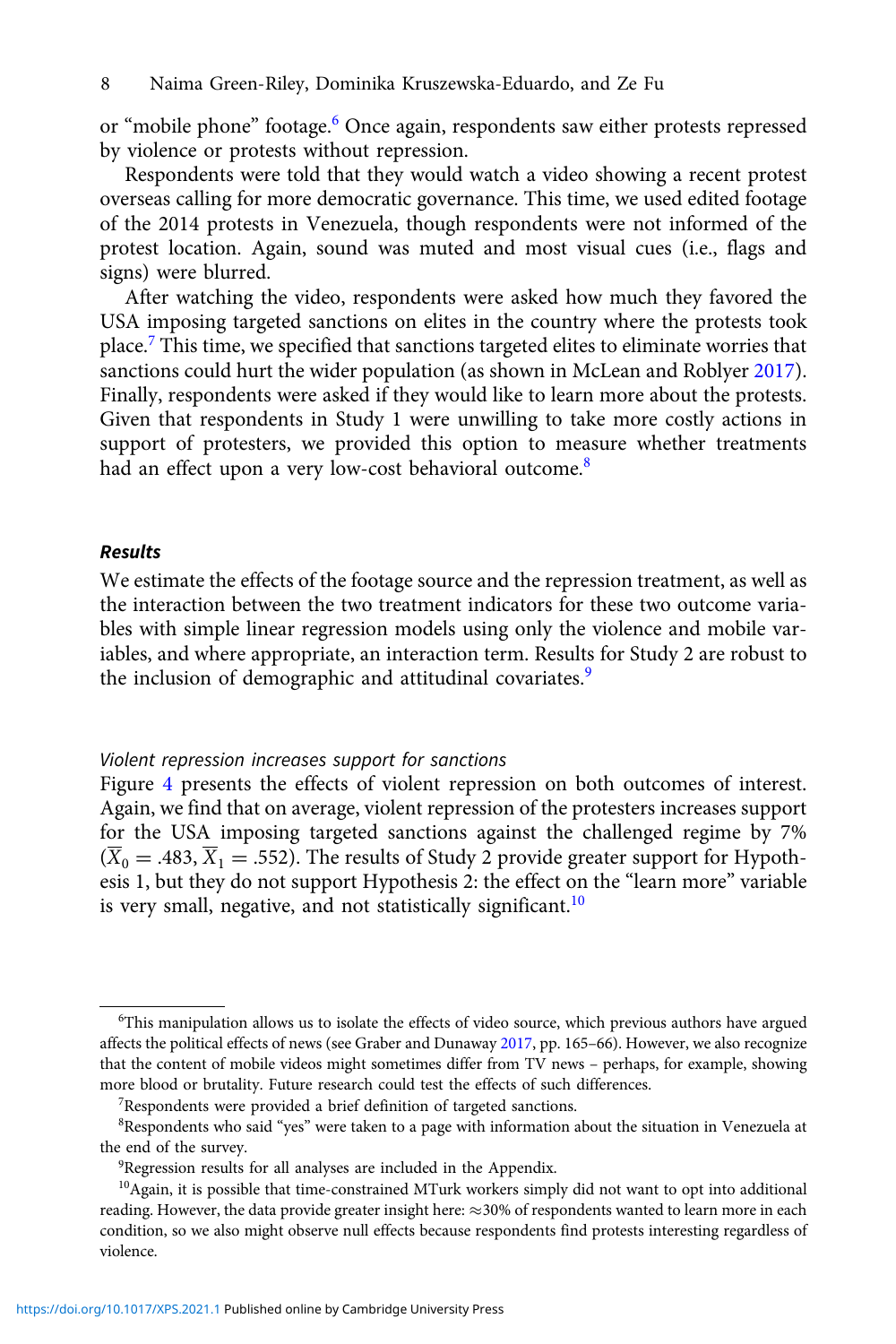<span id="page-8-0"></span>

Effect of violence on support for sanctions

Figure 4 Marginal effect of violent repression on targeted sanctions support and interest in learning more about protests. 90% and 95% confidence intervals.

–40 –30 –20 –10 0 10 20 30 40 Percentage point change

#### Mobile treatment does not intensify effects of violence

We expected to find that mobile footage would have a positive impact upon sanctions support and interest in protests when violent repression occurred. However, the marginal mobile effect conditional on displaying violence is only positive for the sanctions outcome, and it is not significant in either case.<sup>11</sup> Figures [5](#page-9-0) and [6](#page-10-0) present treatment effects for these outcome questions. Both plots rely on a regression with an interaction term between the mobile and violent treatments.

The third rows in each figure show that violence displayed through mobile phone footage does not have any additional effect on sanctions support or learning more about protests than violence displayed via traditional news footage. However, the significant marginal effect depicted for violence in the first row of Figure [5](#page-9-0) indicates that violence in the TV news condition has a positive effect on support for targeted sanctions when compared to support for sanctions in the group receiving the nonviolent, TV news condition.<sup>12</sup> The second row of Figure  $5$  shows that the effect of

<sup>&</sup>lt;sup>11</sup>Marginal effects of mobile footage, conditional on violence being set to 1, are calculated by adding the coefficients on the mobile variable and the interaction term in the regression.

 $12$ The marginal effect of violence, conditional on watching TV news media, is denoted by the coefficient on the violence variable in the regression.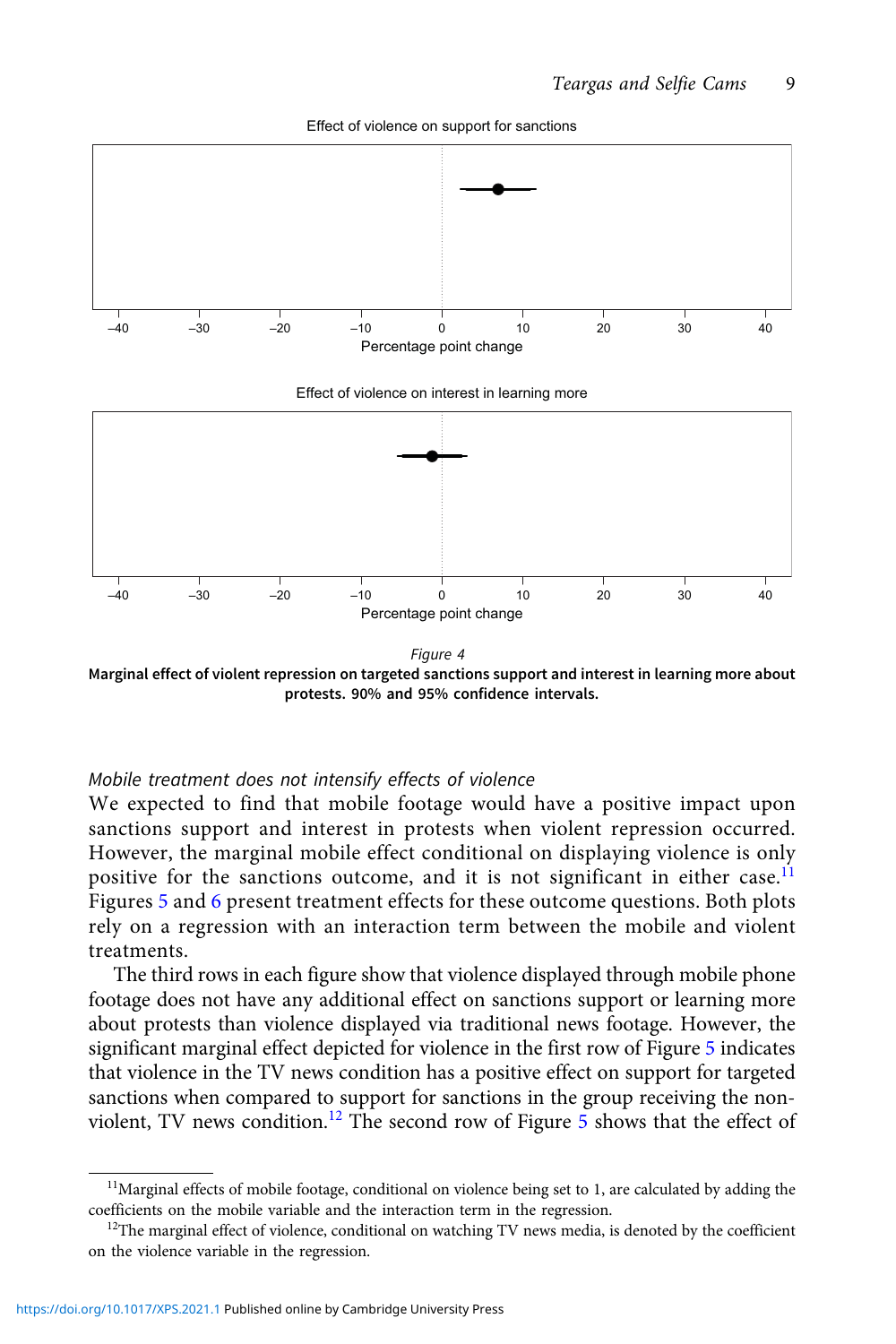<span id="page-9-0"></span>

Marginal effect of violent repression

Figure 5 Effects on support for targeted sanctions. 90% and 95% confidence intervals.

displaying violence via mobile news compared to the nonviolent mobile news condition is also significant, this time at the  $\alpha = 0.10$  level.<sup>13</sup> In sum, violent repression continues to have a positive and significant effect on support for sanctions when displayed through either media type individually, but violence displayed via mobile phone footage is not more impactful than violence displayed via traditional media.

In fact, levels of trust in the footage did not vary across types: on a six-point Likert scale from 0 to 5, with a 2 meaning that the clip was "somewhat untrustworthy" and a 3 meaning that the clip was "somewhat trustworthy," the average trustworthiness of the TV news clip was 3.17 while the average trustworthiness of the mobile phone clip was 3.15. The 0.02 difference was not statistically significant.<sup>14</sup>

Once again, Republicans were less likely to support punitive sanctions. Alternatively, voter turnout – a proxy for greater political engagement – and warmer feelings toward Latin America both increased sanctions support.

<sup>&</sup>lt;sup>13</sup>Marginal effects of violence, conditional on watching mobile footage, are calculated by adding the coefficients on the violence variable and the interaction term in the regression.

<sup>&</sup>lt;sup>14</sup>Results for trustworthiness of footage are shown in Section J.2 of the Appendix.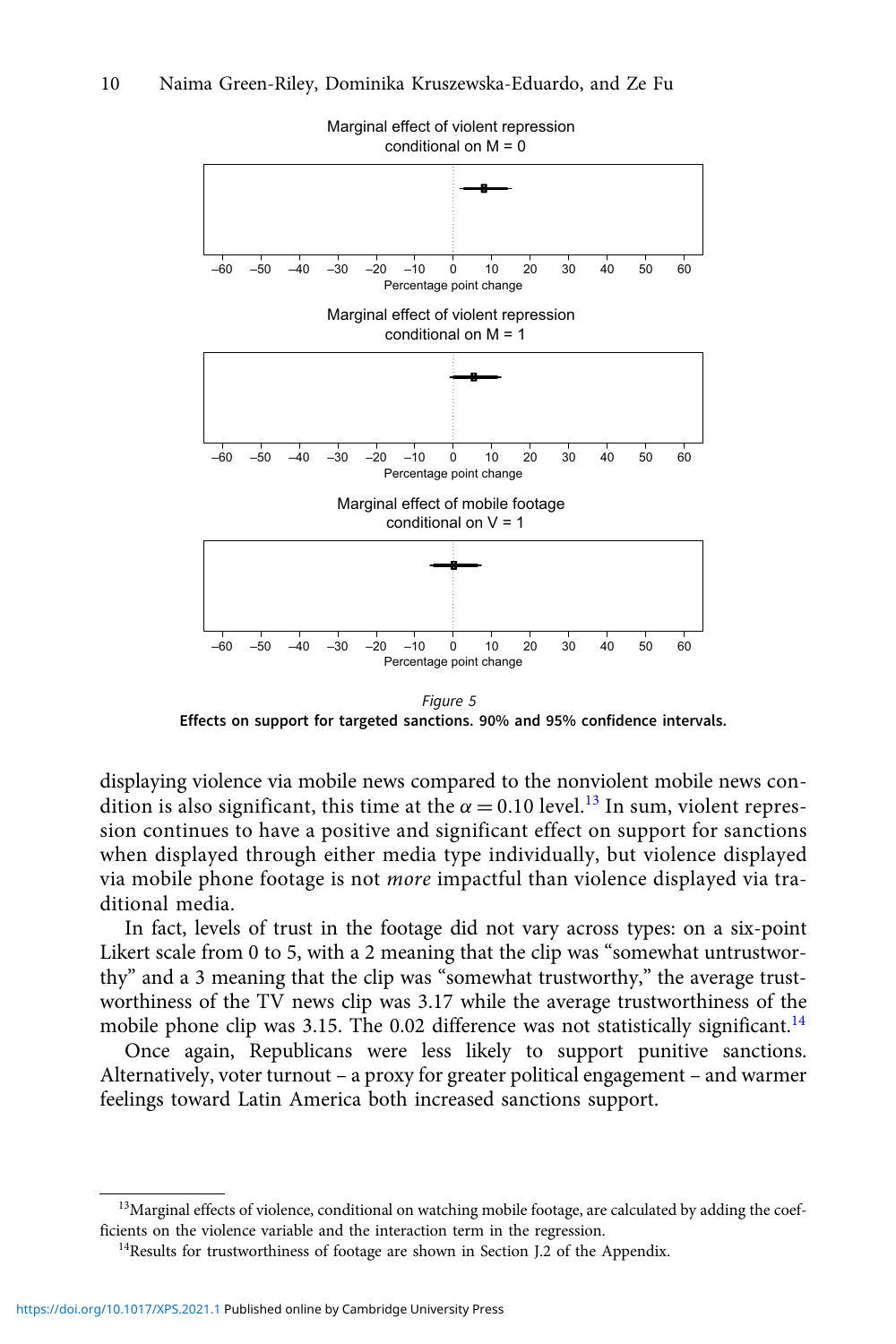<span id="page-10-0"></span>

Figure 6

Effects on interest in learning more about protests. 90% and 95% confidence intervals.

### Conclusion

In this article, we use survey experiments to explore how the source of footage and level of police violence featured in news about protests abroad shape American preferences for US action in support of protesters. Our results show that violent repression increases support for sanctions against the regime, but switching from traditional media footage to mobile phone footage does not magnify the effects of violence.

The effects in our study only hold for attitudes; they do not extend to even low-cost behaviors. Recognizing the limitations of an experimental manipulation consisting of a single viewing of a short video, we expect that repeated exposure to protest footage or an accompanying narrative calling for action might have stronger effects, potentially changing the behavioral outcomes. Still, this point drives home the significance of our results related to attitudinal change: even brief exposure leads to greater support for sanctions.

Our findings indicate that by sharing their stories directly with the publics of countries like the USA, protest movements abroad may secure the sympathy of segments of the US public and facilitate greater citizen approval of US government sanctions against foreign governments engaged in the repression of protesters.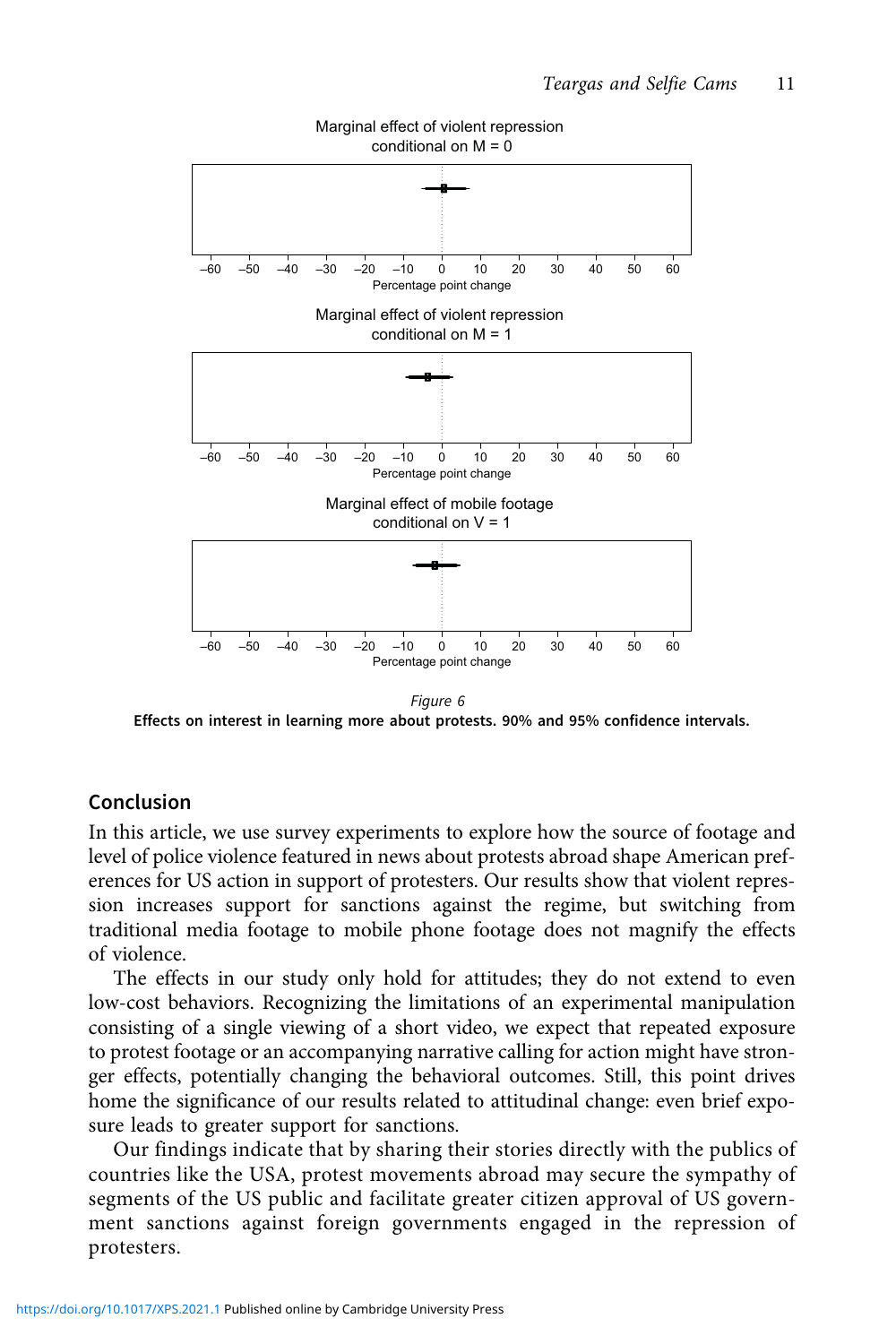<span id="page-11-0"></span>Supplementary material. To view supplementary material for this article, please visit [https://doi.org/10.](https://doi.org/10.1017/XPS.2021.1) [1017/XPS.2021.1](https://doi.org/10.1017/XPS.2021.1)

Acknowledgements. For their excellent feedback throughout the development of this project, we thank Alexander Cappelen, Stephen Chaudoin, Ryan Enos, Josh Kertzer, Przemyslaw Palka, Dustin Tingley, Bertil Tungodden, and participants of Government 2008 and the IR Workshop at Harvard, as well as the 2016 WESSI Alumni Conference at NYU Florence, ISA and MPSA 2018, and APSA 2019. We thank Harvard's Center for American Political Studies (CAPS), the course heads for Harvard's Government 2008 course, and the Weatherhead Center for International Affairs at Harvard for generously contributing funding to this project.

## References

- Agnone, Jon. 2007. Amplifying Public Opinion: The Policy Impact of the US Environmental Movement. Social Forces 85(4): 1593–620.
- Allendoerfer, Michelle Giacobbe. 2017. Who Cares About Human Rights? Public Opinion About Human Rights Foreign Policy. Journal of Human Rights 16(4): 428–51.
- Andén-Papadopoulos, Kari. 2014. Citizen Camera-Witnessing: Embodied Political Dissent in the Age of 'Mediated Mass Self-Communication'. New Media & Society 16(5): 753-69.
- Brancati, Dawn. 2014. The Determinants of US Public Opinion Towards Democracy Promotion. Political Behavior 36(4): 705–30.
- Carr, D Jasun, Matthew Barnidge, Byung Gu Lee and Stephanie Jean Tsang. 2014. Cynics and Skeptics: Evaluating the Credibility of Mainstream and Citizen Journalism. Journalism & Mass Communication Quarterly 91(3): 452–70.
- Carter, Barry E. 2008. International Economic Sanctions. Cambridge: Cambridge University Press.
- Chenoweth, Erica and Maria J Stephan. 2011. Why Civil Resistance Works: The Strategic Logic of Nonviolent Conflict. New York, NY: Columbia University Press.
- Davies, Norman. 1986. Heart of Europe: A Short History of Poland. USA: Oxford University Press.
- Diamond, Larry. 2010. Liberation Technology. Journal of Democracy 21(3): 69–83.
- Eichenberg, Richard C. 2005. Victory Has Many Friends: US Public Opinion and the Use of Military Force, 1981–2005. International Security 30(1): 140–77.
- Faust, Jörg and Maria Melody Garcia. 2014. With or Without Force? European Public Opinion on Democracy Promotion. JCMS: Journal of Common Market Studies 52(4): 861–78.
- Giugni, Marco. 2007. Useless Protest? A Time-Series Analysis of the Policy Outcomes of Ecology, Antinuclear, and Peace Movements in the United States, 1977–1995. Mobilization: An International Quarterly 12(1): 53–77.
- Gordon, Janey. 2007. The Mobile Phone and the Public Sphere: Mobile Phone Usage in Three Critical Situations." Convergence 13(3): 307–19.
- Graber, Doris A and Johanna Dunaway. 2017. Mass Media and American Politics. Washington, DC: CQ Press.
- Green-Riley, Naima, Dominika Kruszewska-Eduardo and Ze Fu. 2020. Replication Data for: Teargas and Selfie Cams: Foreign Protests and Media in the Digital Age. Journal of Experimental Political Science doi: [10.7910/DVN/N9RIKG](https://doi.org/10.7910/DVN/N9RIKG). Harvard Dataverse.
- Heinrich, Tobias, Yoshiharu Kobayashi and Leah Long. 2018. Voters Get What They Want (When They Pay Attention): Human Rights, Policy Benefits, and Foreign Aid." International Studies Quarterly 62(1): 195–207.
- Hess, David and Brian Martin. 2006. Repression, Backfire, and the Theory of Transformative Events. Mobilization: An International Quarterly 11(2): 249–67.
- Huff, Connor and Dominika Kruszewska. 2016. Banners, Barricades, and Bombs The Tactical Choices of Social Movements and Public Opinion. Comparative Political Studies 49(13): 1774–808.
- Jentleson, Bruce W. 1992. The Pretty Prudent Public: Post post-Vietnam American Opinion on the Use of Military Force. International Studies Quarterly 36(1): 49–74.
- Jing-Dong, Yuan. 2003. Sino-US Military Relations Since Tiananmen: Restoration, Progress, and Pitfalls. Parameters 33(1): 51.